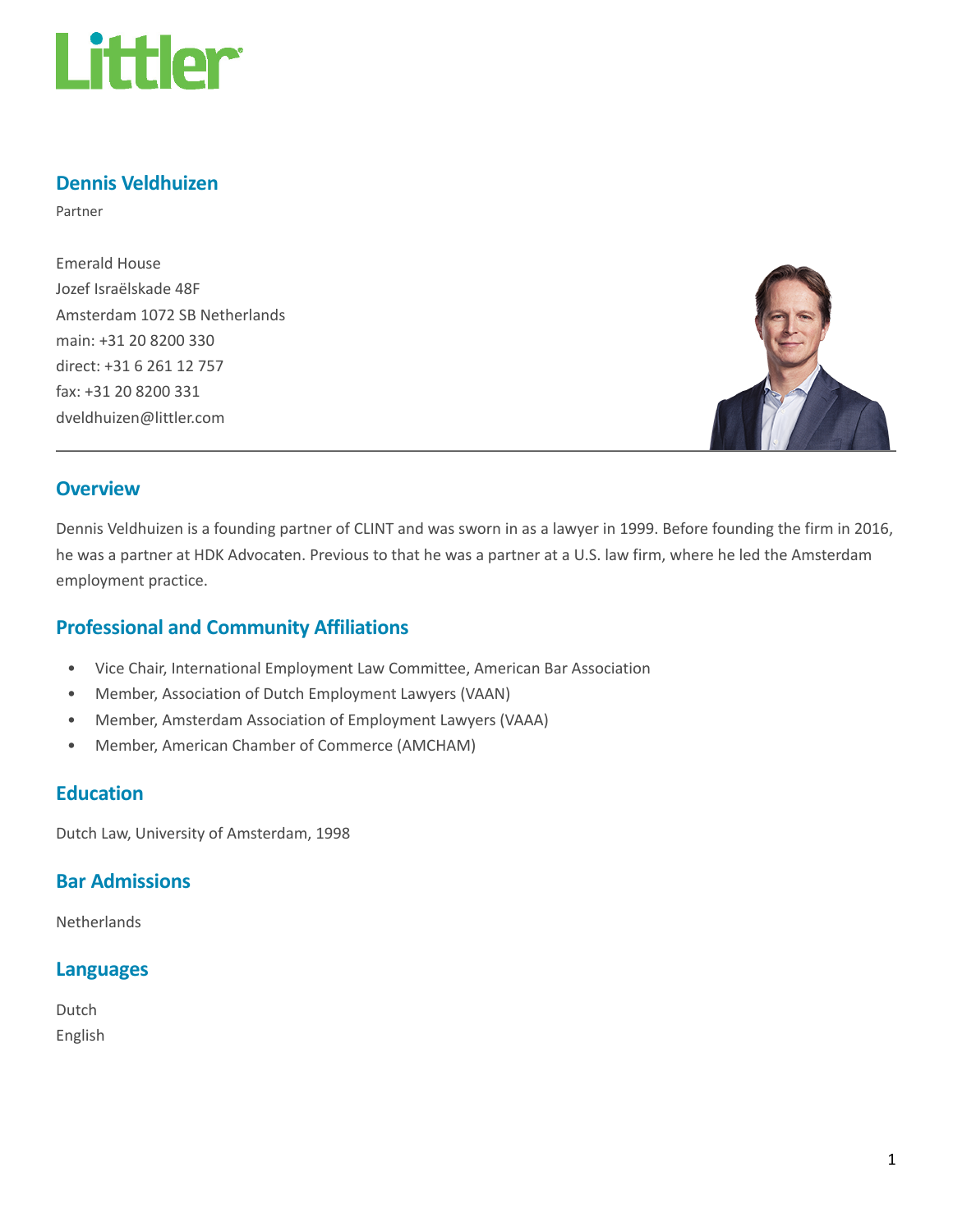

### Publications & Press

Littler Global Guide - Netherlands - Q1 2022 Littler Global Guide Quarterly April 18, 2022

Littler Global Guide - Netherlands - Q4 2021 Littler Global Guide Quarterly January 19, 2022

The Netherlands: Get the tape rolling… Littler ASAP November 16, 2021

The Netherlands: Update on employers' use of CoronaCheck app Littler ASAP November 1, 2021

#### The Netherlands: Considerations on employers' use of the CoronaCheck app

Littler Insight September 27, 2021

Littler Global Guide - Netherlands - Q4 2020 Littler Global Guide Quarterly February 26, 2021

The Netherlands: Court Awards Damages to Manager Properly Fired for Misconduct Due to Unfair Investigation Littler ASAP February 25, 2021

The Netherlands: Is the employee a managing director under the articles of association? Littler ASAP December 17, 2020

Littler Global Guide - Netherlands - Q3 2020 Littler Global Guide Quarterly October 22, 2020

The Netherlands: "NOW" Wage Subsidy Program Rules Eased Littler ASAP April 29, 2020